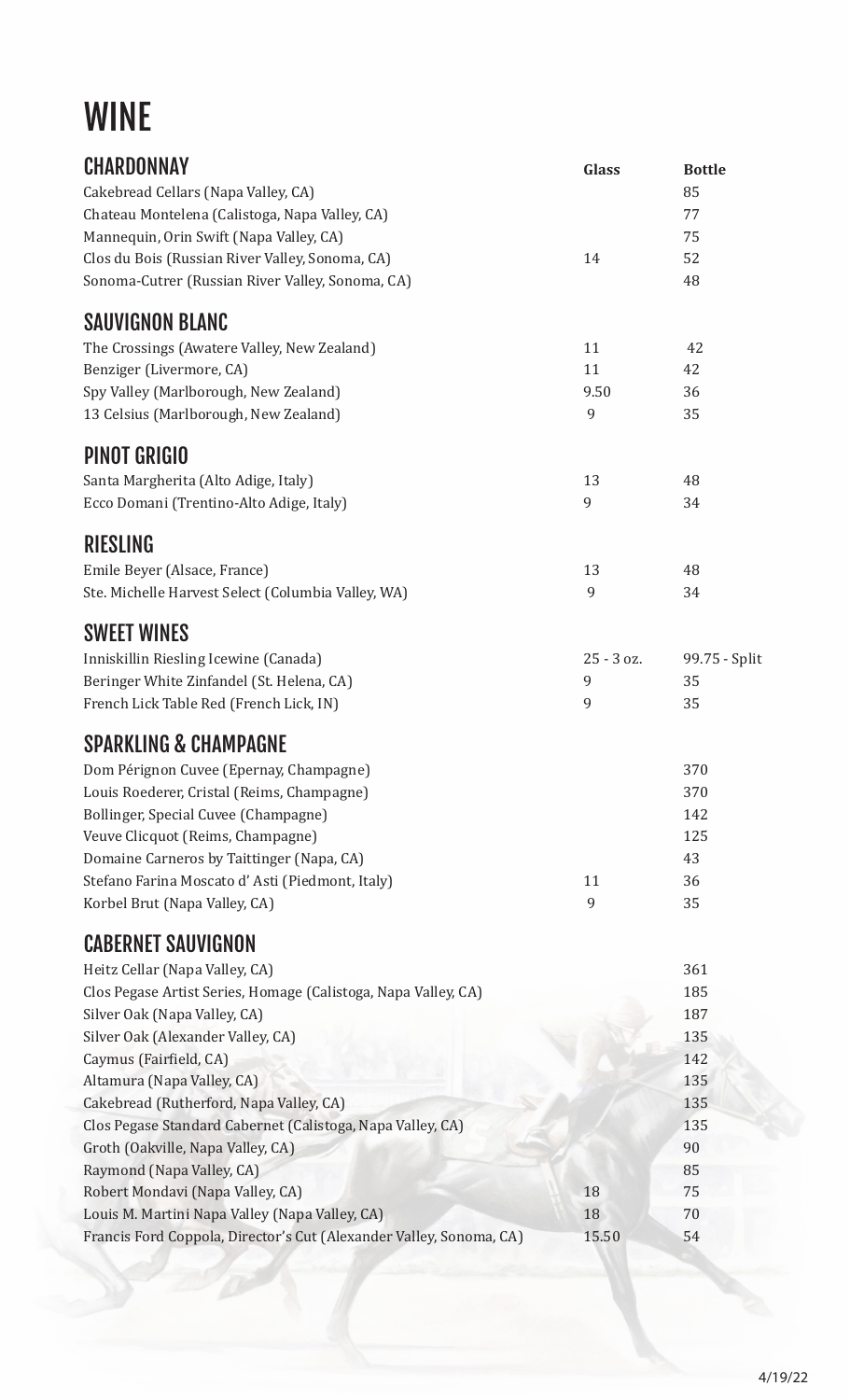| <b>MERLOT</b>                                                | <b>Glass</b> | <b>Bottle</b> |
|--------------------------------------------------------------|--------------|---------------|
| Meeker Handprint Merlot (Sonoma, CA)                         | 18           | 85<br>68      |
| Robert Mondavi (Napa Valley, CA)<br>Emmolo (Napa Valley, CA) |              | 55            |
| Santa Ema Reserve (Maipo Valley, Chile)                      | 9            | 34            |
| <b>PINOT NOIR</b>                                            |              |               |
| Meiomi (Coastal California)                                  | 13           | 58            |
| Estancia (Monterey County, CA)                               | 9            | 32            |
| Belle Glos, Clark and Telephone (Santa Barbara, CA)          |              | 55            |
| ROSÉ                                                         |              |               |
| Meiomi (Coastal California)                                  | 12           | 40            |
| <b>MALBEC</b>                                                |              |               |
| Susana Balbo (Mendoza, Argentina)                            | 14           | 49            |
| Bodega Norton Reserva (Mendoza, Argentina)                   | 11.75        | 45            |
| <b>SHIRAZ</b>                                                |              |               |
| Mollydooker (McLaren Vale, Australia)                        |              | 62            |
| Woop Woop (Australia)                                        | 9.25         | 36            |
| <b>PETITE SIRAH</b>                                          |              |               |
| Stags' Leap (Napa Valley, CA)                                |              | 85            |
| <b>ZINFANDEL</b>                                             |              |               |
| 8 Years in the Desert, Orin Swift (St. Helena, CA)           |              | 135           |
| Klinker Brick, Old Vine (Lodi, CA)                           | 14           | 75            |
| Seghesio, Old Vine (Sonoma, CA)                              |              | 70            |
| <b>OUTSTANDING RED BLENDS</b>                                |              |               |
| Vérité, La Muse (Sonoma, CA)                                 |              | 550           |
| Opus One (Napa Valley, CA)                                   |              | 400           |
| 8 Years in the Desert (California Blends)                    |              | 135           |
| Banfi Castello, Brunello di Montalcino (Tuscany, Italy)      |              | 125           |
| Paraduxx (Napa Valley, CA)                                   |              | 105           |
| Prisoner (Napa Valley, CA)                                   |              | 95            |
| Machete, Orin Swift (Napa Valley, CA)                        |              | 89            |
| Apothic Red (Modesto, CA)                                    | 9.50         | 35            |

# 1875 HOUSE SELECTED WINE

## WHITES/BLUSH

| Benziger (Livermore, CA)                      | 11 | 42 |
|-----------------------------------------------|----|----|
| Cupcake, Moscato (Tre Venezie, Italy)         |    | 35 |
| McManis, Chardonnay (Lodi Ava, CA)            | q  | 35 |
| 13 Celsius, Sauvignon Blanc (Marlborough, NZ) | 9  | 35 |
| McManis, Pinot Grigio (Lodi Ava, CA)          |    | 35 |
| Beringer White Zinfandel (Napa, CA)           |    | 35 |
|                                               |    |    |

## REDS

| 35 |
|----|
| 35 |
| 35 |
| 35 |
|    |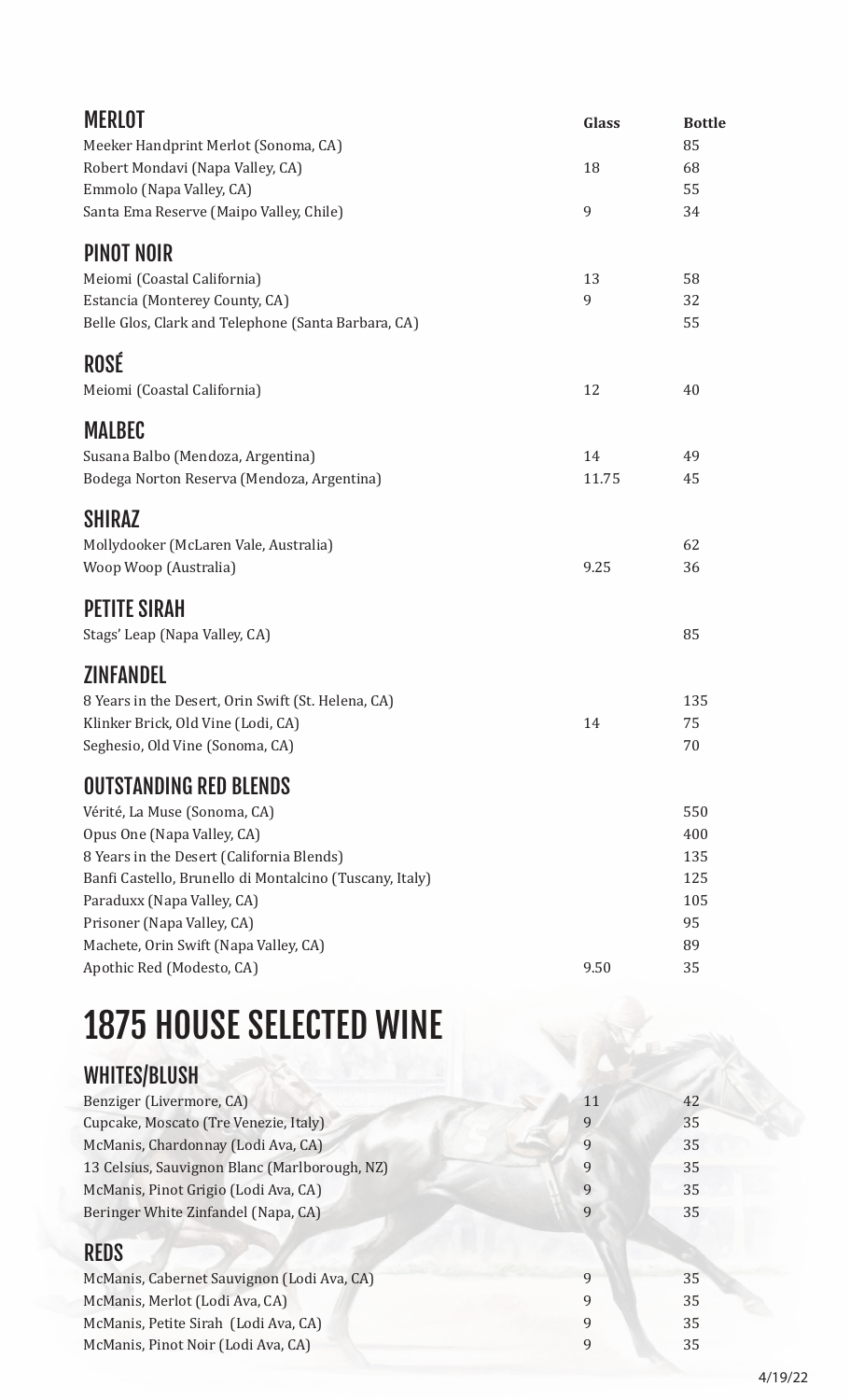### COCKTAILS

| <b>French Lick Manhattan</b>                               | 14 | <b>Moscow Mule</b>                                  | 12 |
|------------------------------------------------------------|----|-----------------------------------------------------|----|
| Woodford Reserve French Lick Select,                       |    | Wheatley vodka and signature ginger beer.           |    |
| Disaronno amaretto and signature vanilla cherry            |    | <b>Strawberry Bellini</b>                           | 10 |
| simple syrup with a crushed almond garnished rim.          |    | Champagne and strawberry puree.                     |    |
| <b>Signature Bloody Mary</b>                               | 16 | <b>Whiskey Sour</b>                                 | 10 |
| Black pepper infused Wheatley vodka adds a spin            |    | Woodford Reserve, lemon juice,                      |    |
| to the classic bloody mary $-$ served with a jumbo shrimp. |    | soda water and simple syrup.                        |    |
| <b>Classic Cosmopolitan</b>                                | 14 | <b>Kir Royale</b>                                   | 10 |
| Choice of vodka, Cointreau, freshly squeezed               |    | Korbel Brut lightly sweetened with Chambord.        |    |
| lime and cranberry juice.                                  |    | <b>Black Jack Punch</b>                             | 10 |
| <b>Dirty Martini</b>                                       | 14 | Jack Daniels, Chambord, Sprite and cranberry juice. |    |
| Choice of vodka and olive juice. Dry vermouth              |    | The 1875 Holy Cow                                   | 12 |
| upon request. (Price listed is with house vodka.)          |    | Van Gogh espresso vodka and Godiva milk chocolate   |    |
| <b>Lemon Drop Martini</b>                                  | 14 | liqueur with vanilla ice cream.                     |    |
| Absolut Citron, Cointreau, lemon juice and                 |    | <b>B</b> and <b>B</b>                               | 10 |
| simple syrup, served in a sugar-rimmed glass.              |    | Benedictine liqueur and Christian Brothers brandy.  |    |
| <b>Appletini</b>                                           | 14 | The 1875 Cocktail                                   | 14 |
| Vanilla vodka, Apple Pucker and sweet-and-sour blend.      |    | Disaronno amaretto, Champagne,                      |    |
| The 1875 Chocolate Martini                                 | 12 | pineapple juice and grenadine.                      |    |
| Absolut vanilla vodka, chocolate liqueur and Amarula.      |    |                                                     |    |

#### BOURBON

| American Honey                 | 9  | J.R. Ewing                                  | 10 |
|--------------------------------|----|---------------------------------------------|----|
| Angel's Envy                   | 12 | Knob Creek                                  | 10 |
| Baker's                        | 12 | Larceny                                     | 10 |
| Basil Hayden                   | 10 | Maker's Mark                                | 10 |
| Blanton (limited availability) | 20 | Maker's Mark Private Select                 | 12 |
| Booker's                       | 12 | (French Lick Resort Signature)              |    |
| <b>Buffalo Trace</b>           | 14 | Old Pogue                                   | 22 |
| <b>Bulleit</b>                 | 14 | Rabbit Hole Cavehill                        | 16 |
|                                |    | Rabbit Hole Heigold                         | 16 |
| Eagle Rare                     | 18 | Rowan's Creek                               | 10 |
| Elijah Craig                   | 10 |                                             |    |
| Evan Williams (Single Barrel)  | 9  | Wathen's                                    | 12 |
| Four Roses Single Barrel       | 14 | Willett                                     | 18 |
| Few                            | 12 | Wild Turkey                                 | 9  |
|                                |    | Woodford Reserve Personal Select            | 12 |
| Hudson Baby Bourbon            | 18 | (French Lick Resort Signature)              |    |
| Jeptha Creed                   | 14 | Woodford Reserve Double Oaked               | 16 |
| Jefferson Very Small Batch     | 12 |                                             |    |
| Jefferson Ocean (Aged at sea)  | 20 | <b>Woodford Reserve Master's Collection</b> | 22 |
| Jim Beam                       | 9  |                                             |    |
|                                |    |                                             |    |